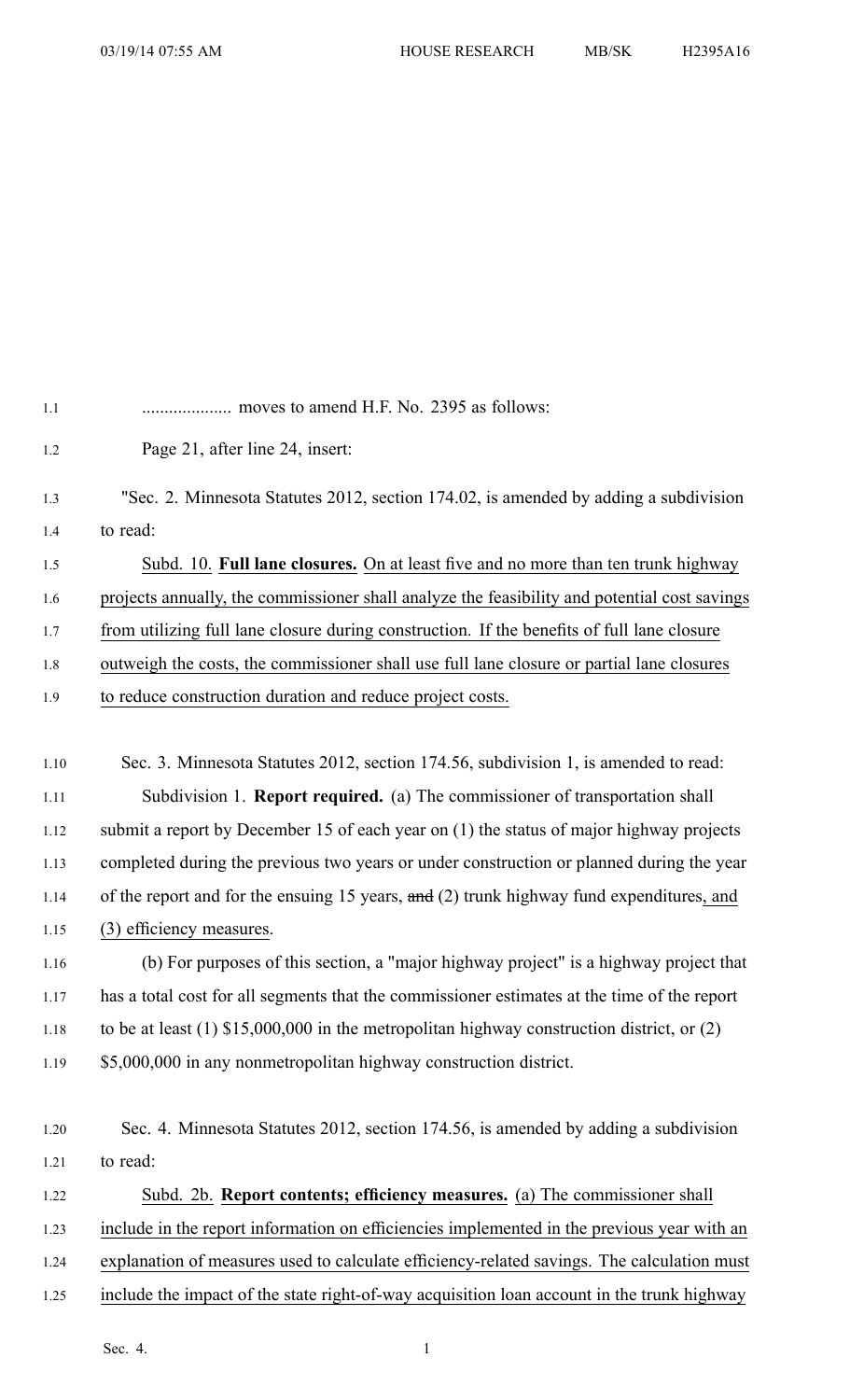| 2.1  | fund, the use of the right-of-way acquisition loan fund in the seven-county metropolitan                                                                                          |
|------|-----------------------------------------------------------------------------------------------------------------------------------------------------------------------------------|
| 2.2  | area, the use of full or partial lane closures during construction, and the allocation of                                                                                         |
| 2.3  | federal funds for state-aid projects. The report must calculate the value of the savings                                                                                          |
| 2.4  | achieved and report on the planned uses of the dollars saved.                                                                                                                     |
| 2.5  | (b) The legislative auditor shall review the cost-savings calculation reported by                                                                                                 |
| 2.6  | the commissioner."                                                                                                                                                                |
| 2.7  | Page 21, line 35, delete "and"                                                                                                                                                    |
| 2.8  | Page 22, line 2, delete the period and insert "; and"                                                                                                                             |
| 2.9  | Page 22, after line 2, insert:                                                                                                                                                    |
| 2.10 | "(5) exchange funds for 25 projects annually."                                                                                                                                    |
| 2.11 | Page 25, after line 8, insert:                                                                                                                                                    |
| 2.12 | "Sec. 4. Minnesota Statutes 2012, section 473.375, is amended by adding a subdivision                                                                                             |
| 2.13 | to read:                                                                                                                                                                          |
| 2.14 | Subd. 19. Advertising. (a) The council shall establish a program to develop requests                                                                                              |
| 2.15 | for proposals for naming rights on transit shelters, stations, garages, and other facilities.                                                                                     |
| 2.16 | (b) The council shall pursue contracts for advertising on the council's Web site                                                                                                  |
| 2.17 | and other information sources.                                                                                                                                                    |
|      |                                                                                                                                                                                   |
| 2.18 | Sec. 5. Minnesota Statutes 2012, section 473.3925, is amended to read:                                                                                                            |
| 2.19 | 473.3925 BUS AND VEHICLE PURCHASES.                                                                                                                                               |
| 2.20 | (a) The Metropolitan Council, in preparing bid specifications for bus purchases, shall                                                                                            |
| 2.21 | ensure that the specifications conform, to the greatest extent practicable, with products                                                                                         |
| 2.22 | that are manufactured in this state.                                                                                                                                              |
| 2.23 | (b) The Metropolitan Council shall set a goal for accelerating the purchase of hybrid                                                                                             |
| 2.24 | and alternative fuel vehicles that will provide a cost savings on fuel purchases of at least 5                                                                                    |
| 2.25 | percent in calendar year 2015 and each calendar year thereafter.                                                                                                                  |
| 2.26 |                                                                                                                                                                                   |
| 2.27 | Sec. 6. LEGISLATIVE REPORT ON TRANSIT EFFICIENCIES.                                                                                                                               |
| 2.28 | (a) The Metropolitan Council shall submit a report to the chairs and ranking minority                                                                                             |
| 2.29 | members of the legislative committees with jurisdiction over transportation policy and<br>finance, describing efficiencies and revenue enhancements implemented and the resulting |
| 2.30 |                                                                                                                                                                                   |
| 2.31 | savings. The report must include details concerning the application of savings to the<br>expansion of the metropolitan transit system.                                            |
| 2.32 | (b) The legislative auditor shall review the cost-savings calculation reported by the                                                                                             |
| 2.33 | Metropolitan Council."                                                                                                                                                            |